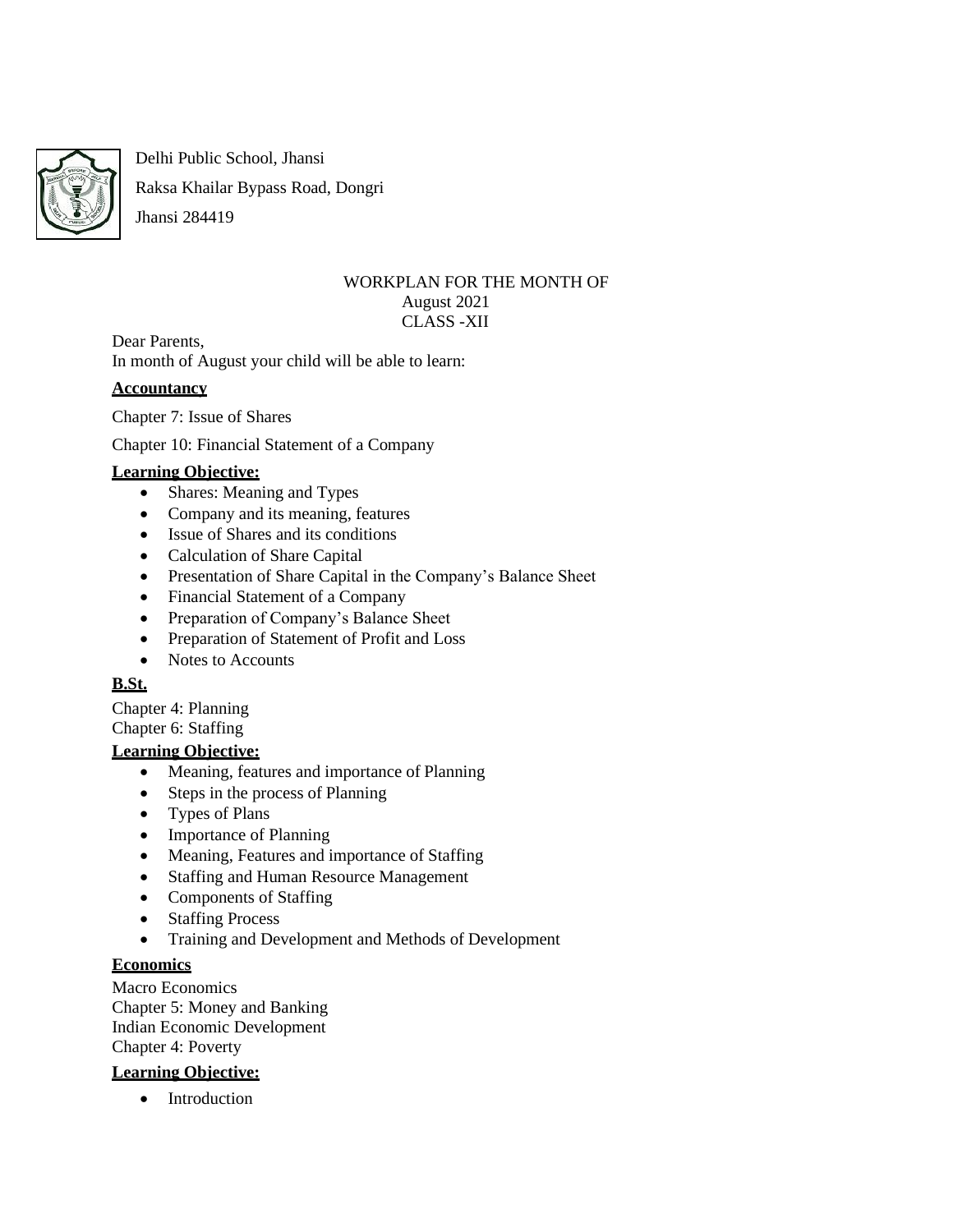- Barter System and Monetary System
- Meaning and Types of Money
- Bank and its types
- Functions of a Bank
- Meaning and Features of Poverty and Poor
- Measures of Poverty, Poverty Line

## **English Literature**

Book – Flamingo (Poetry) Poem 1 My Mother at Sixty-Six (Poem) Poem 2 An Elementary School Classroom in a Slum (Poem)

Book-Vistas (Prose)

Lesson 1 The Third Level

## **Learning Objectives: Literature**

- Developing a sense of interpretation through imaginary devises.
- Enhancement of communication skills through various examples used.
- Learning about various figures of speech.
- Understanding related emotional components of the poem and phrose.

#### **English Grammar**

Lesson 6 Article Writing

#### **Learning Objectives: Grammar**

- Understanding the practical use of Article Writing as an instrument
- of communication.
- Learning and developing required skills for drafting.
- Reduction of errors.
- Increasing value of expression. Skills
- Articulation Expressing Depicting Reading Grammar

## **Math**

Unit 2

Chapter 3: Matrices Chapter 4: Determinants

Unit 5

Chapter 12: Linear Programming Problems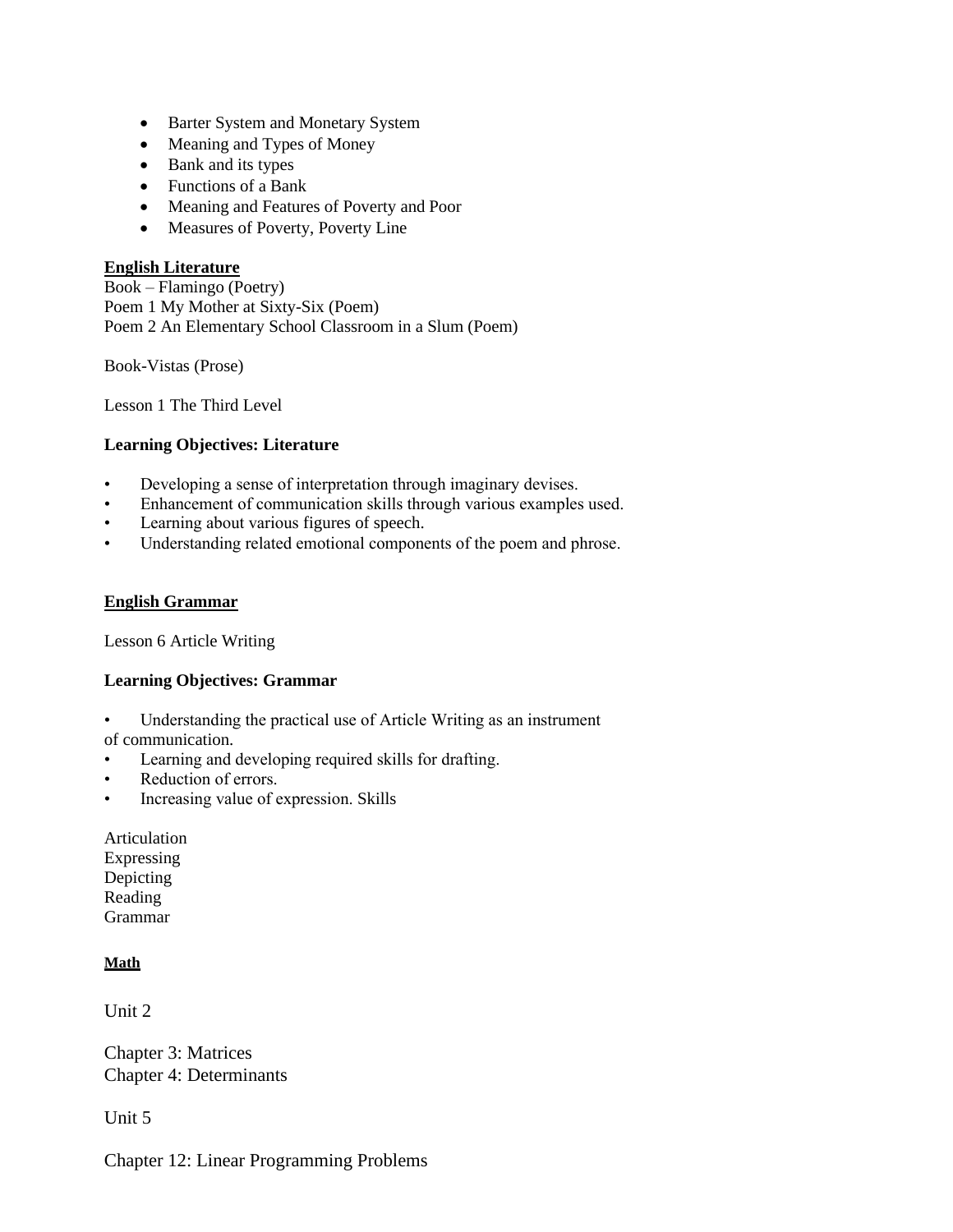# Learning Objectives:

- Matrices can be used to compactly write and work with multiple linear equations
- Determinants can be used to give explicit formulas for the solution of a system of n equations in n unknowns, and for the inverse of an invertible matrix. They can also be used to give formulas for the area/volume of certain geometric figures.
- The objective of a linear programming problem will be to maximize or to minimize some numerical value under given restrictions

#### **Skills**

Identify

**Create** 

Represent

Solve Apply

Compare

#### **Computers (IP)**

Topic: Data Handling (Using Pandas and Data Visualization with Practical)

#### **Learning Objectives**:

- Understanding the practical use of the concept.
- Understanding the Data Visualization on practical grounds.
- Application of the concept for results.

#### **Skills**

**Observing** 

Predicting

Classifying

Practical

#### **Physical Education (PE)**

Unit 4: Physical Education and Sports for CWSN

Unit 5: Children and Women in Sports

#### **Learning Objectives**:

- Understanding the concept of disability and disorder.
- Understanding types of disabilities.
- Understanding types of disorder, its cause and nature.
- Learning the method of monitoring the development